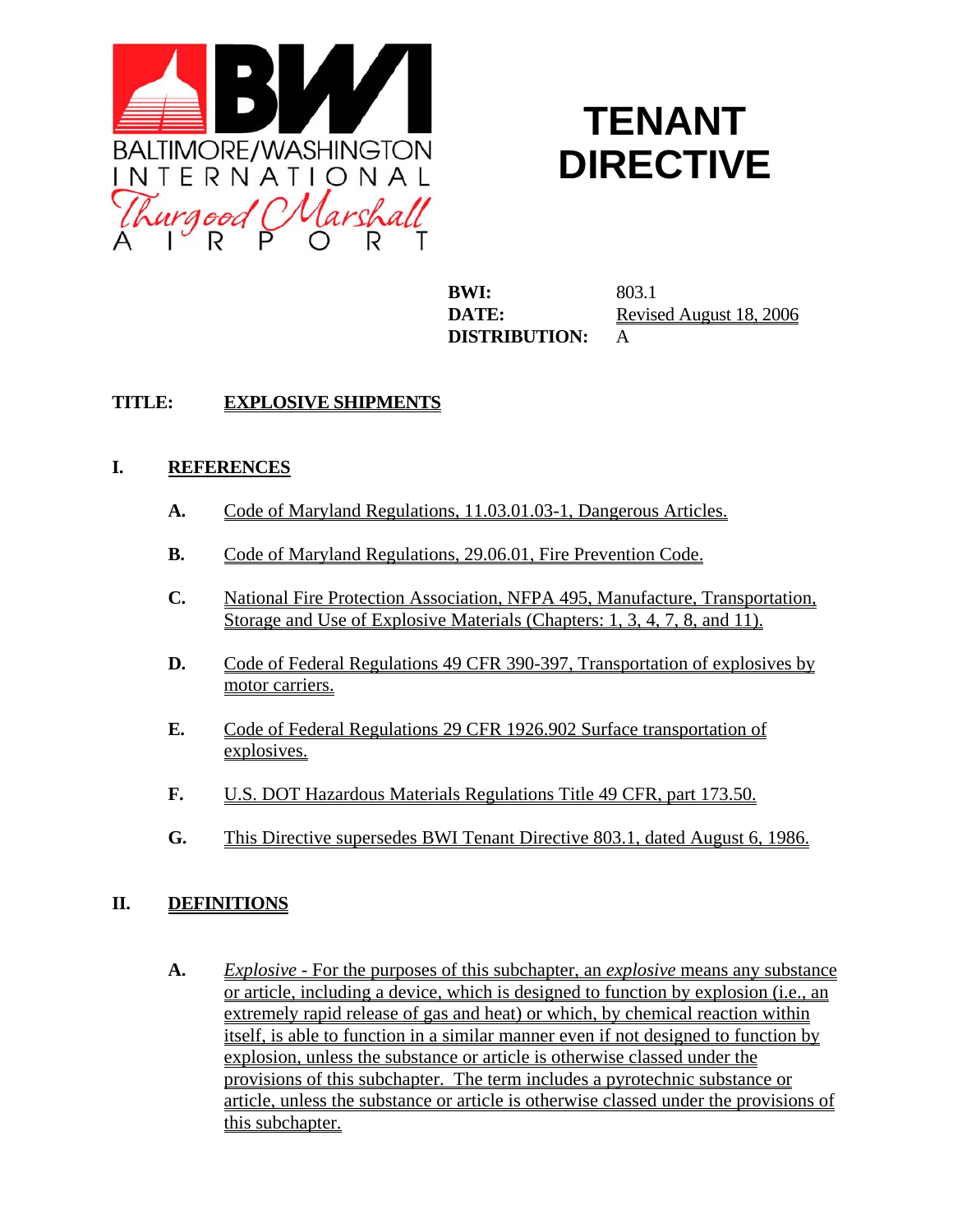- **B.** Explosives in Class 1 are divided into six divisions as follows:
	- 1. *Division 1.1* Consists of explosives that have a mass explosion hazard. A mass explosion is one, which affects almost the entire load instantaneously.
	- 2. *Division 1.2* Consists of explosives that have a projection hazard but not a mass explosion hazard.
	- 3. *Division 1.3 -* Consists of explosives that have a fire hazard and either a minor blast hazard or a minor projection hazard or both, but not a mass explosion hazard.
	- 4. *Division 1.4 -* Consists of explosives that present a minor explosion hazard. The explosive effects are largely confined to the package and no projection of fragments of appreciable size or range is to be expected. An external fire must not cause virtually instantaneous explosion of almost the entire contents of the package.
	- 5. *Division 1.5*<sup> $1$ -</sup> Consists of very insensitive explosives. This division is comprised of substances, which have a mass explosion hazard but are so insensitive that there is very little probability of initiation or of transition from burning to detonation under normal conditions of transport.
	- 6. *Division 1.6*  $2$  Consists of extremely insensitive articles that do not have a mass explosive hazard. This division is comprised of articles containing only extremely insensitive detonating substances and which demonstrate a negligible probability of accidental initiation or propagation.

[Amdt. 173–224, 55 FR 52617 Dec. 21, 1990, as amended at 56 FR 66267, Dec. 20, 1991; 66 FR 45183, Aug. 28, 2001; 68 FR 48569, Aug. 14, 2003]

- **C.** Magazine A storage structure or container specifically designed and certified for the storage of explosive materials. This structure or container prevents unauthorized access to explosive materials and reduces their deterioration through proper storage and ventilation.
- **D.** Airport Maryland Aviation Administration and the directors and managers having authority of its operation.

 $\overline{\phantom{0}}$ 

<sup>1</sup> The probability of transition from burning to detonation is greater when large quantities are transported in a vessel.

<sup>2</sup> The risk from articles of Division 1.6 is limited to the explosion of a single article.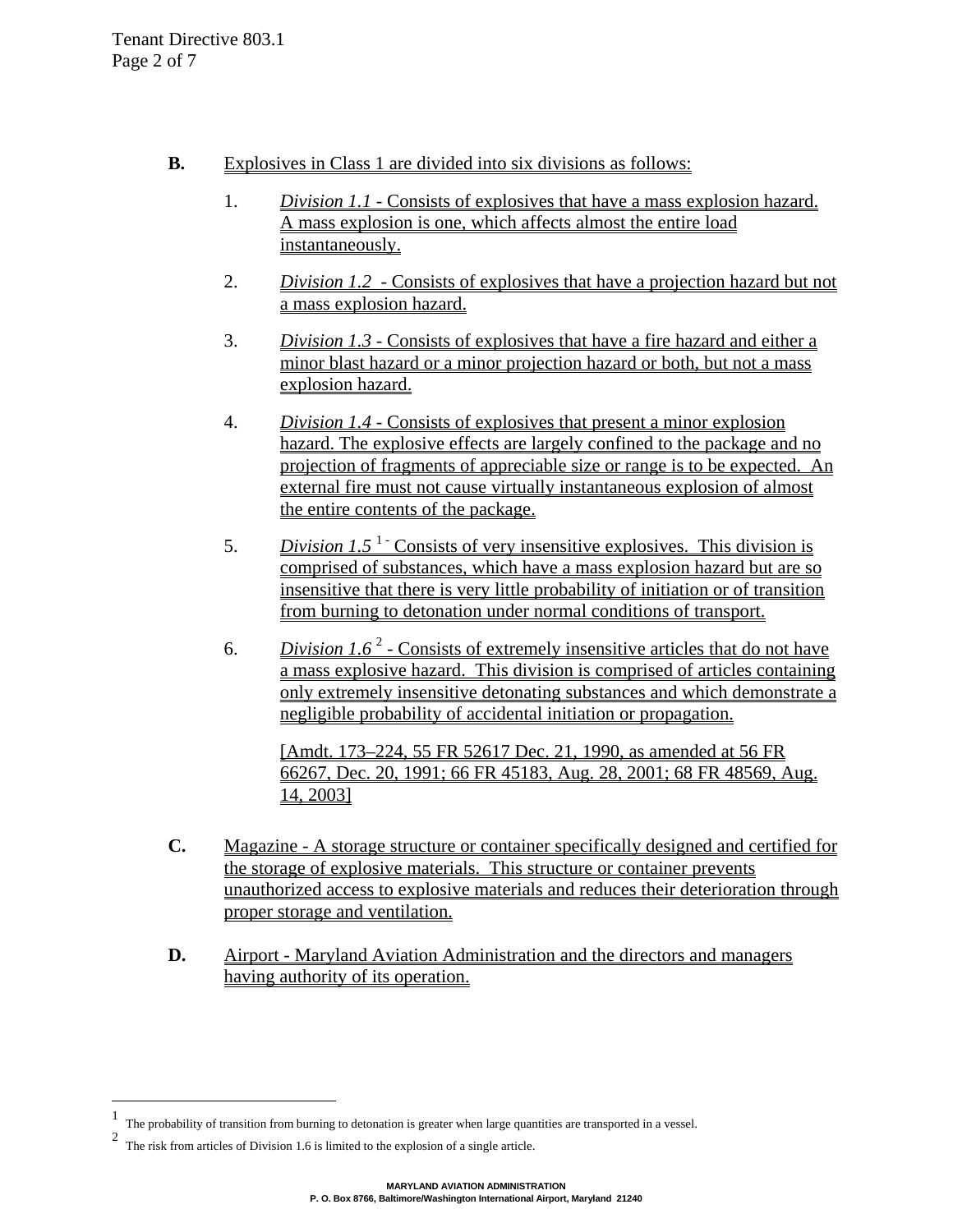#### **III. PROCEDURES**

- **A.** Storage
	- 1. The storage of transient explosives at the Airport is prohibited to insure that the infrastructure and public safety are in no way compromised. The Airport does recognize that transient shipments may get delayed for a number of reasons, and if this should occur, the following procedures shall be followed:
		- a. The truck or aircraft carrying the explosives shall be moved to a safe and secure location acceptable to the Airport<sup>3</sup>. This location shall be isolated, yet practical, to allow movement easily and quickly. The storage of explosives shall not exceed 48 hours. After 48 hours, the explosives shall either be loaded and en route to the final destination, or returned to the originating location.
		- b. The location shall be secured and then guarded by one of the carriers whom have the appropriate Airport security clearance. The person performing guard duty shall enforce the following safety rules:
			- 1) Smoking, carrying lighted matches, open flames, sparkproducing devices, and fire arms (except firearms carried by authorized personnel) are prohibited from entering the immediate area or within 50-feet of the truck or aircraft.
			- 2) Have the ability to contact the Airport emergency number (410-859-7222) in the event of an emergency.
	- 2. In the event these storage procedures cannot be followed, the only option is for the explosives to be stored in a magazine. The magazine shall be provided by and the sole responsibility of the shipper or freight forwarding company. The Airport does not provide magazine facilities for cargo use. If a portable magazine is to be used, it shall be on location within four hours. The magazine shall be placed at an approved location to ensure public safety and may be inspected by the State Fire Marshal Bomb Squad or Airport Fire Marshal after being placed and loaded with explosive materials. The following chart provides examples for the proper storage of some types of explosives:

 $\overline{\mathbf{3}}$ The Airport has the authority to designate the location for, and limit the quantity of, explosive materials that are loaded, unloaded, reloaded, or temporary retained at any facility or location within the jurisdiction.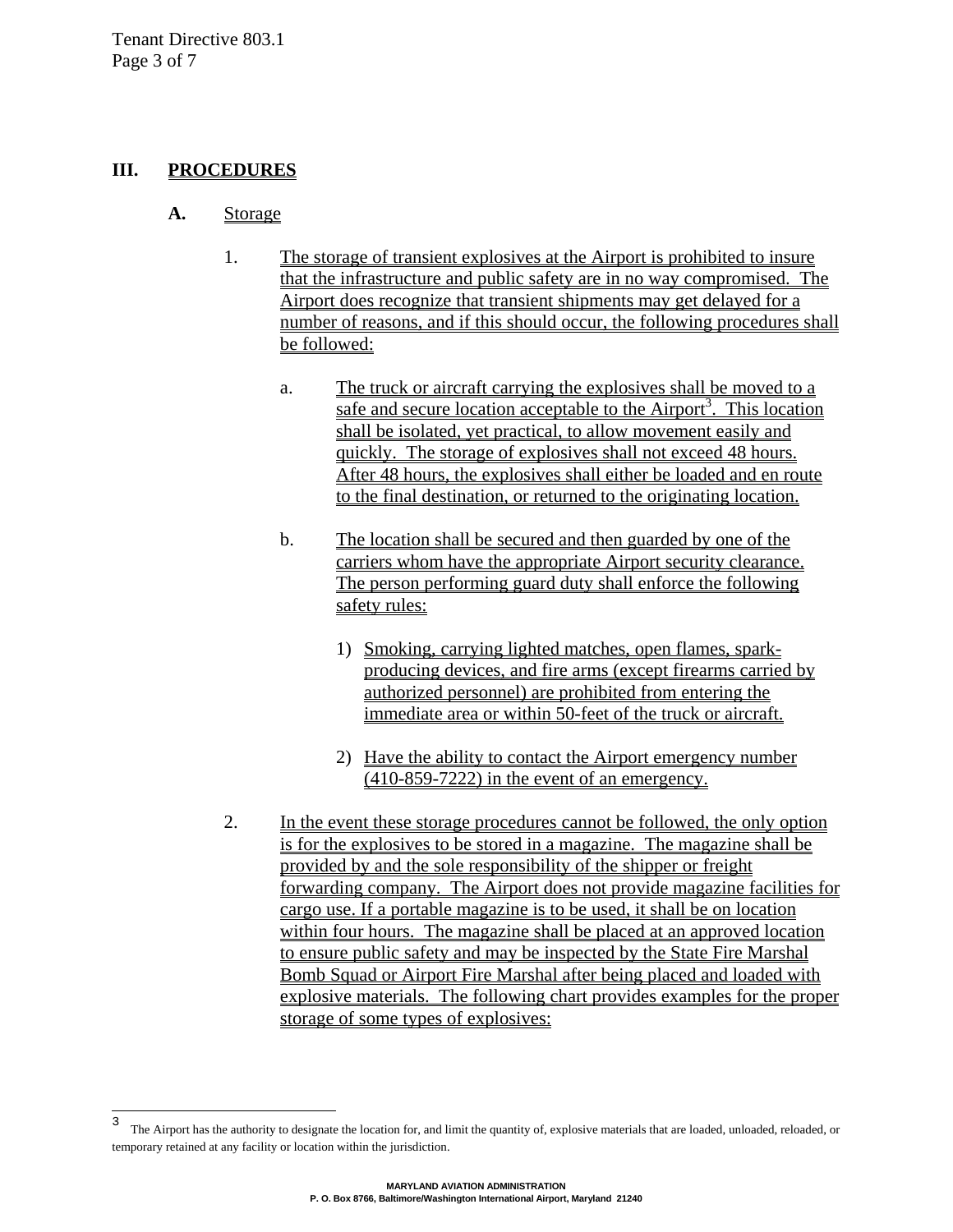#### **Magazine Type**

|              |   | 3 | 4                |  |
|--------------|---|---|------------------|--|
|              |   |   |                  |  |
| X            | X | X |                  |  |
| X            | X | X | X                |  |
| X            | X | X |                  |  |
| X            | X | X |                  |  |
| $\mathbf{X}$ | X | X | X                |  |
| X            | X |   | $\boldsymbol{X}$ |  |
|              |   |   |                  |  |
| X            |   |   |                  |  |
|              |   |   |                  |  |

**NOTE:** Detonators must not be stored in the same magazine with other explosives.

- a. Magazines shall be in the charge of a competent person at all times who shall be at least 21 years old or a member of the armed services, and who shall be responsible for the enforcement of all safety precautions.
- b. Magazine doors shall be kept locked, except during the time of placement and removal of stocks of explosives or during inspection.
- c. Safety rules governing the operation of magazines shall be posted on the interior of the magazine door.
- d. Smoking, carrying lighted matches, open flames, spark producing devices, and firearms (except firearms carried by authorized guards) are prohibited inside or within 50 feet of magazines.
- **B.** Travel

The travel route of trucks or aircraft on Airport property or Air Operations Area shall be predetermined and pre-approved between the carrier and Airport.

- **C.** Operations
	- 1. Explosive materials that are loaded, unloaded, and transferred shall be done under the supervision of personnel familiar with the safe handling of explosive materials. The following requirements shall be followed:

 4 NFPA 495 Explosive Materials Code 2006 Edition, Table 9.3.1(a) Construction Features of Magazines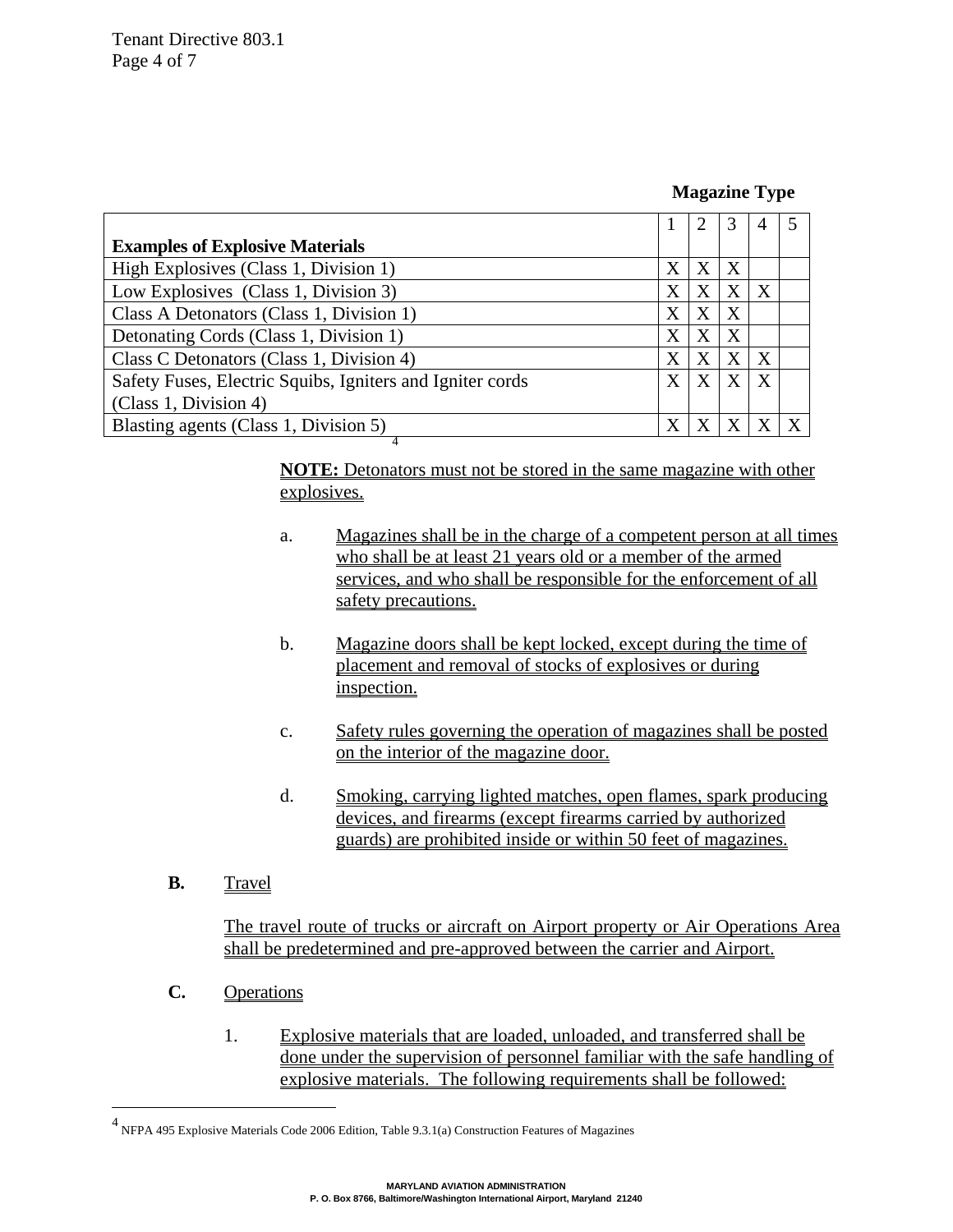- a. The location for loading and unloading shall be predetermined and pre-approved between the freight forwarding company, air carrier, and Airport. The locations shall be determined based on the types of explosives, weight, and separation distances in accordance with table 8.4.1 of NFPA 495.<sup>5</sup>
- b. Fueling and de-fueling of the aircraft shall not be performed during loading and unloading operations.
- c. Aircraft engines shall not be operational during loading and unloading operations.
- d. Loading and unloading during electrical storms are prohibited.
- e. Explosive material storage in cargo buildings and aircraft hangars are prohibited.
- f. Smoking, carrying lighted matches, open flames, spark producing devices, and firearms (except firearms carried by authorized guards or police personnel) are prohibited in the loading and unloading area.
- g. Fire extinguishers shall be located in the immediate loading and unloading area. Fire extinguishers located on trucks, loaders, or aircraft satisfy this requirement.
- h. No attempt shall be made to fight a fire that cannot be contained or controlled before it reaches explosive materials. In such cases, all personnel shall be evacuated immediately to a safe location.
- i. All personnel involved in loading and unloading operations shall be made aware of the Airport's emergency number for Airport Fire Rescue (410-859-7222), Police (410-859-7042), and they shall also know the location of phones or radios to initiate an emergency call if required.
- **D.** Notification Procedures
	- 1. At least 12-hours prior to the scheduled arrival of an aircraft or truck shipment, the carrier or freight forwarding company responsible shall notify the Airport Operations Center at 410-859-7018. All applicable information pertaining to the shipment including dates, times, manifest,

i<br>Li

<sup>5</sup> See table at the end of this directive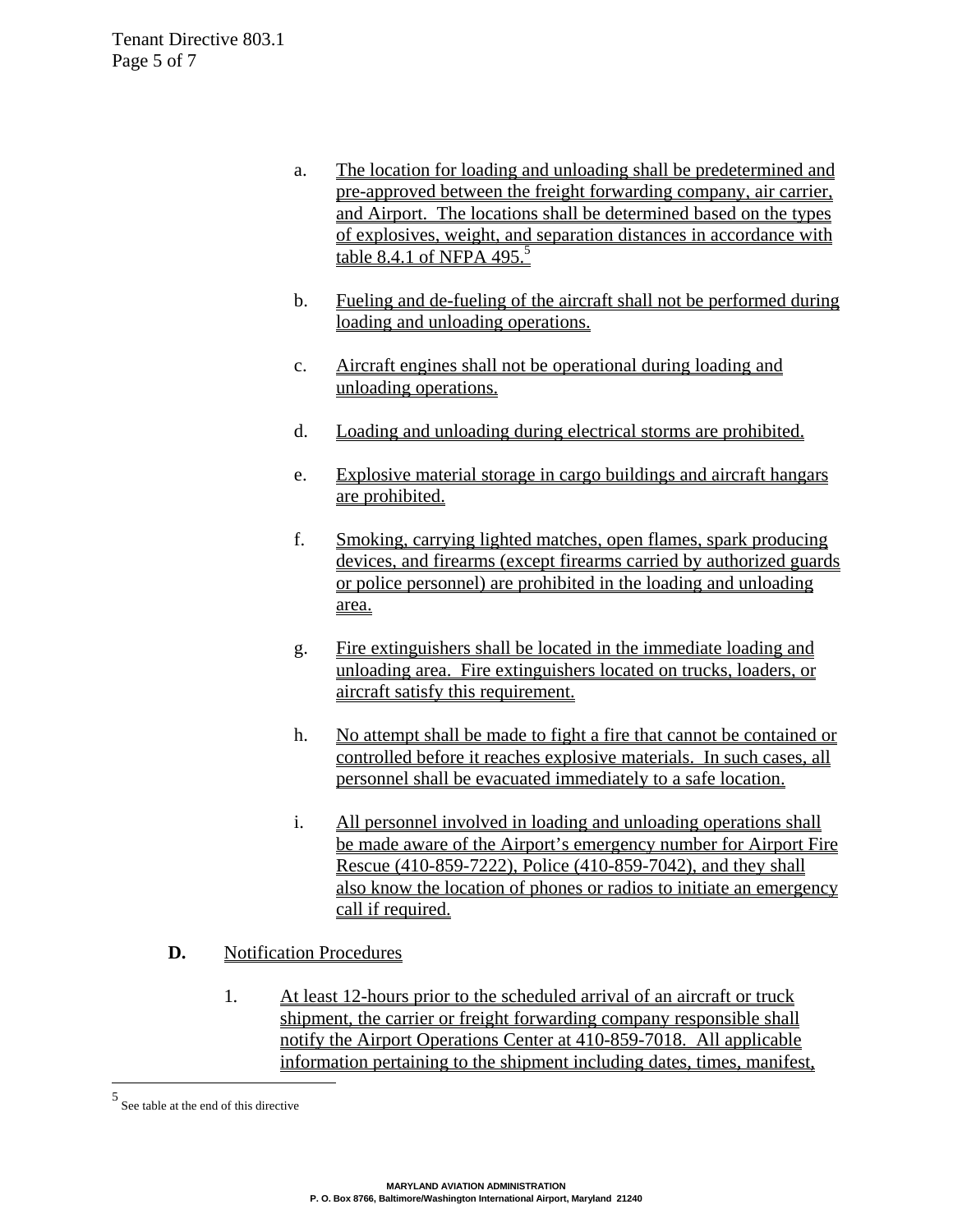ground carrier and air carrier information, and any special information shall be made available.

- 2. Airport Operations shall notify the Airport Fire Prevention Division (410-859-7815) and provide them with applicable information so Special Use Permits can be issued to all applicable carriers and freight forwarding companies by the Airport Fire Marshal. The Airport Fire Rescue Department's Deputy Chief of Operations or designee will develop an incident action plan to mitigate a possible fire or detonation associated with issued permits.
- 3. Airport Operations shall notify Airport Police and Airport Security as applicable.
- 4. Airport Operations shall notify Federal Aviation Administration Hazardous Materials and Dangerous Goods Division at 703-661-0503 (day) 718-553-3100 (night).
- 5. For over 2,500 pounds of explosives, refer to NFPA 495 Chapter 8. All areas on Airport will be considered unbarricaded.

|                  | Quantity<br><b>of</b><br><b>Explosives</b> | <b>Distances (in Feet)</b>           |              |                                        |              |                                                                                                          |              |                                   |              |  |
|------------------|--------------------------------------------|--------------------------------------|--------------|----------------------------------------|--------------|----------------------------------------------------------------------------------------------------------|--------------|-----------------------------------|--------------|--|
| <b>Pounds</b>    |                                            | <b>Inhabited</b><br><b>Buildings</b> |              | <b>Public Highways</b><br>class A to D |              | Passenger railways -<br>public highways with<br>traffic volume of more<br>than 3,000 vehicles<br>per day |              | <b>Separation of</b><br>magazines |              |  |
| over             | not over                                   | <b>Barricaded</b>                    | Unbarricaded | Barricaded                             | Unbarricaded | Barricaded                                                                                               | Unbarricaded | <b>Barricaded</b>                 | Unbarricaded |  |
| $\boldsymbol{0}$ | 5                                          | 70                                   | 140          | 30                                     | 60           | 51                                                                                                       | 102          | 6                                 | 12           |  |
| 5                | 10                                         | 90                                   | 180          | 35                                     | 70           | 64                                                                                                       | 128          | 8                                 | 16           |  |
| 10               | 20                                         | 110                                  | 220          | 45                                     | 90           | 81                                                                                                       | 162          | 10                                | 20           |  |
| 20               | 30                                         | 125                                  | 250          | 50                                     | 100          | 93                                                                                                       | 186          | 11                                | $22\,$       |  |
| 30               | 40                                         | 140                                  | 280          | 55                                     | 110          | 103                                                                                                      | 206          | 12                                | 24           |  |
| 40               | 50                                         | 150                                  | 300          | 60                                     | 120          | 110                                                                                                      | 220          | 14                                | 28           |  |
| 50               | 75                                         | 170                                  | 340          | 70                                     | 140          | 127                                                                                                      | 254          | 15                                | 30           |  |